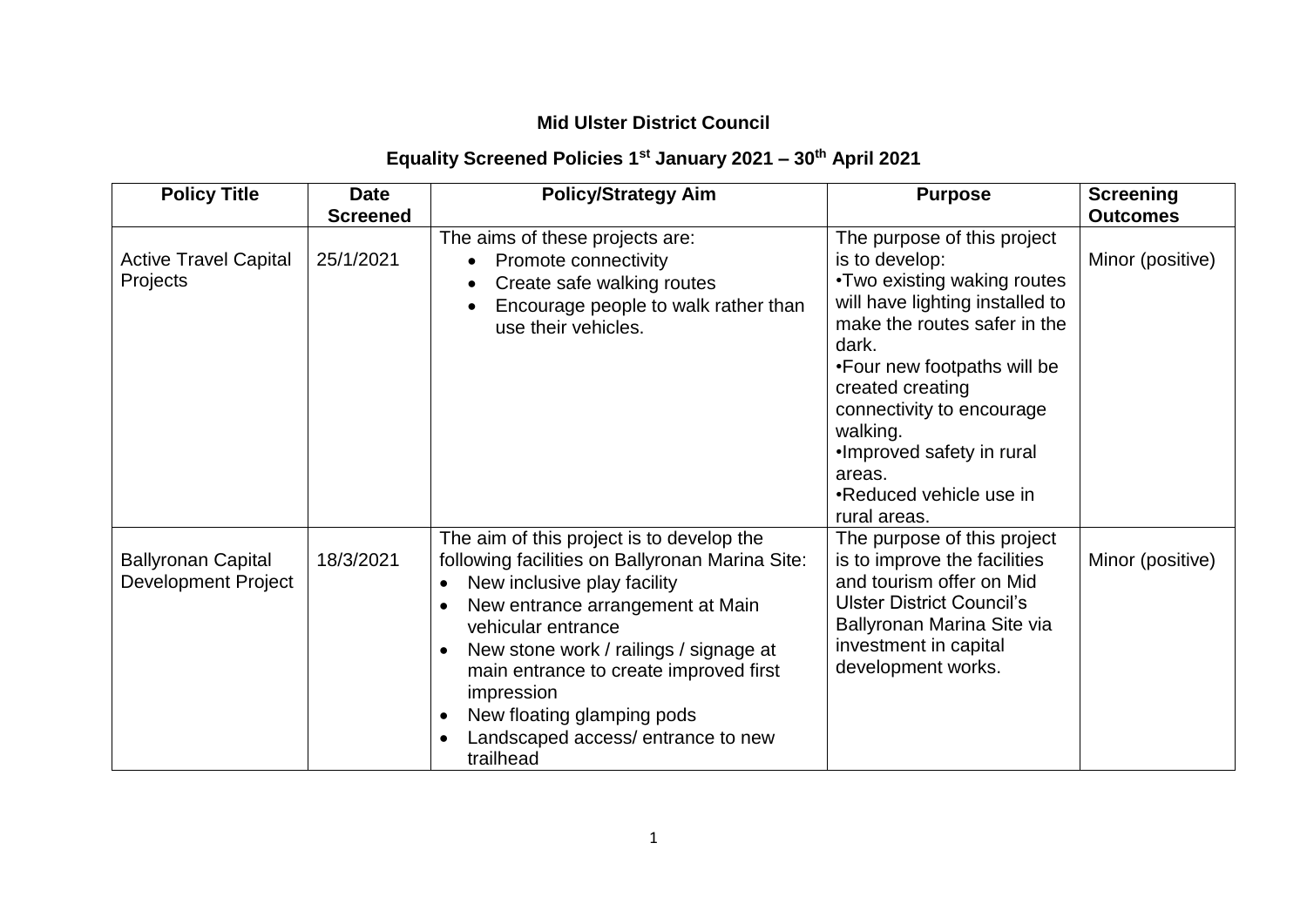| <b>Policy Title</b>                              | <b>Date</b>     | <b>Policy/Strategy Aim</b>                                                                                                                                                                                                                                                                                                                                                                                                                                                   | <b>Purpose</b>                                                                                                                                                                                           | <b>Screening</b>                    |
|--------------------------------------------------|-----------------|------------------------------------------------------------------------------------------------------------------------------------------------------------------------------------------------------------------------------------------------------------------------------------------------------------------------------------------------------------------------------------------------------------------------------------------------------------------------------|----------------------------------------------------------------------------------------------------------------------------------------------------------------------------------------------------------|-------------------------------------|
|                                                  | <b>Screened</b> |                                                                                                                                                                                                                                                                                                                                                                                                                                                                              |                                                                                                                                                                                                          | <b>Outcomes</b>                     |
|                                                  |                 | New signage and gateway highlighting<br>access into Ballyronan wood. Signage,<br>connecting pathways and ecological<br>environmental enhancements.<br>Improved toilet facilities and Changing<br>Places toilet within Community building<br>Improved accessible walkway through<br><b>Ballyronan Wood</b>                                                                                                                                                                    |                                                                                                                                                                                                          |                                     |
| <b>Revised Room Hire</b><br>Policy               | 12/1/21         | The policy provides areas designated for a<br>range of council service related meetings,<br>activities and events. The policy details and<br>develops the permission, circumstances and<br>criteria in which rooms may be hire for use by<br>those deemed as internal hirers and external<br>hirers. The policy relates specifically to room<br>hire and availability of civic buildings and<br>facilities operated and under the control of<br>Mid Ulster District Council. | The policy assists officers of<br>council with managing and<br>administering the hire of<br>rooms for the progression of<br>business internal and<br>external to the Council.                            | Minor (positive)                    |
| <b>Probationary Policy</b>                       | 8/12/20         | The aim of this policy is to ensure that<br>members of staff are aware of the expected<br>standards of performance and conduct.<br>These need to be achieved in accordance<br>with Council's six corporate values of<br>customer focus, respect, excellence,<br>trustworthiness, innovation and inclusiveness.                                                                                                                                                               | The purpose of this policy is<br>to provide a prompt,<br>reasonable and equitable<br>approach to managing the<br>probationary process & to<br>ensure there is consistent<br>treatment for all employees. | Minor (positive)                    |
| Dual Language and<br>Nameplate Signage<br>Policy | 28/4/21         | The aim of this policy is to ensure<br>that requests for the erection of dual<br>language nameplate signage for existing                                                                                                                                                                                                                                                                                                                                                     | The purpose of this policy<br>is:                                                                                                                                                                        | This Policy has<br>been referred to |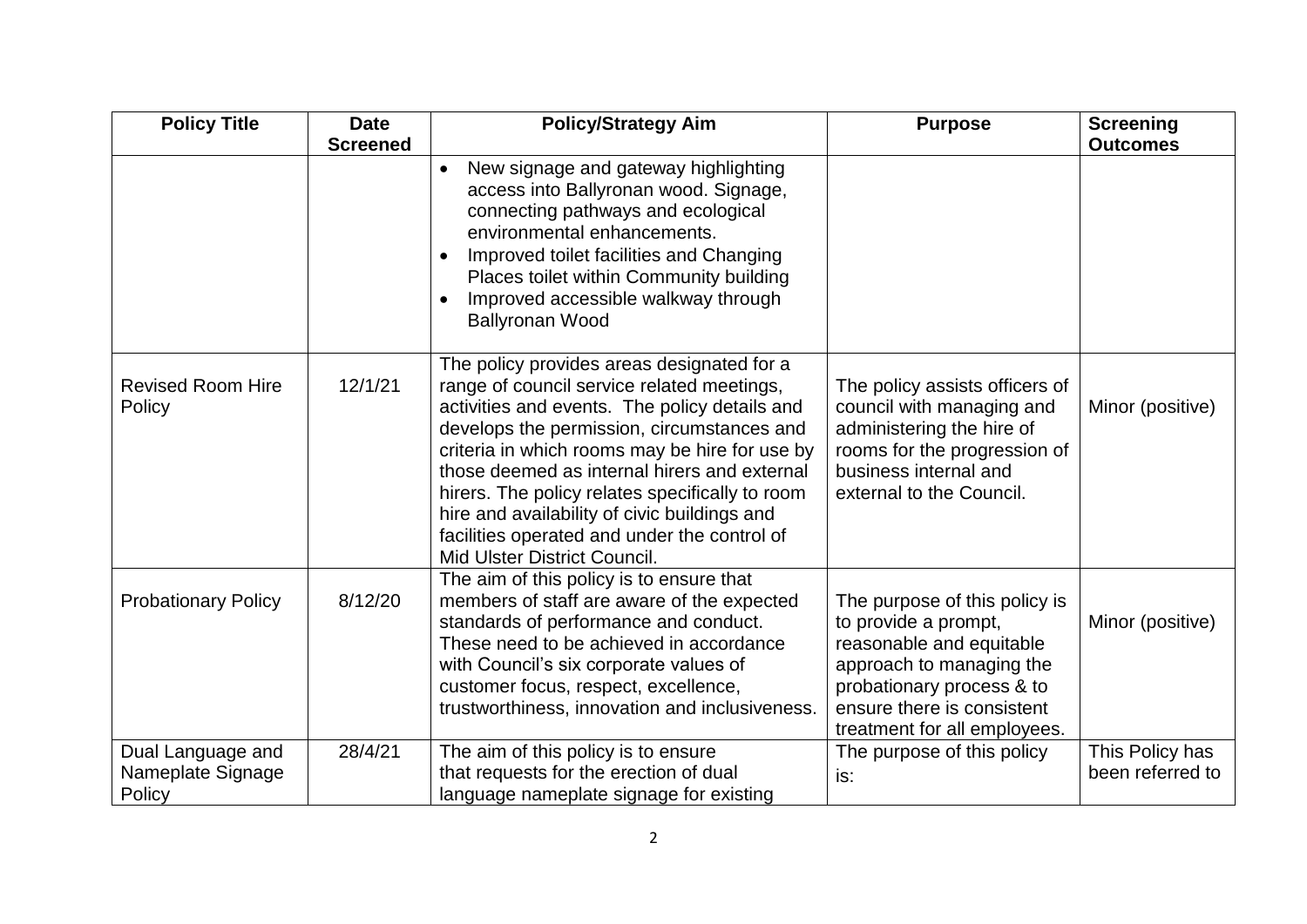| <b>Policy Title</b> | <b>Date</b><br><b>Screened</b> | <b>Policy/Strategy Aim</b>                                              |           | <b>Purpose</b>                                                                                                                                                                                                                                                                                                                                                                                                                                                                                        | <b>Screening</b><br><b>Outcomes</b> |
|---------------------|--------------------------------|-------------------------------------------------------------------------|-----------|-------------------------------------------------------------------------------------------------------------------------------------------------------------------------------------------------------------------------------------------------------------------------------------------------------------------------------------------------------------------------------------------------------------------------------------------------------------------------------------------------------|-------------------------------------|
|                     |                                | streets are delivered in in a fair, equitable and<br>consistent manner. | $\bullet$ | To facilitate Mid Ulster<br><b>District Council in</b><br>meeting its statutory<br>obligations with regard to<br>local government Street<br>Signage requirements.<br>To lay out and facilitate a<br>process whereby<br>residents may request<br>that their street be<br>named in any other<br>language other than<br>English.<br>To facilitate a process<br>that considers requests<br>from residents to have<br>their street sign<br>displayed in their chosen<br>language as well as in<br>English. | the Good<br><b>Relations WG</b>     |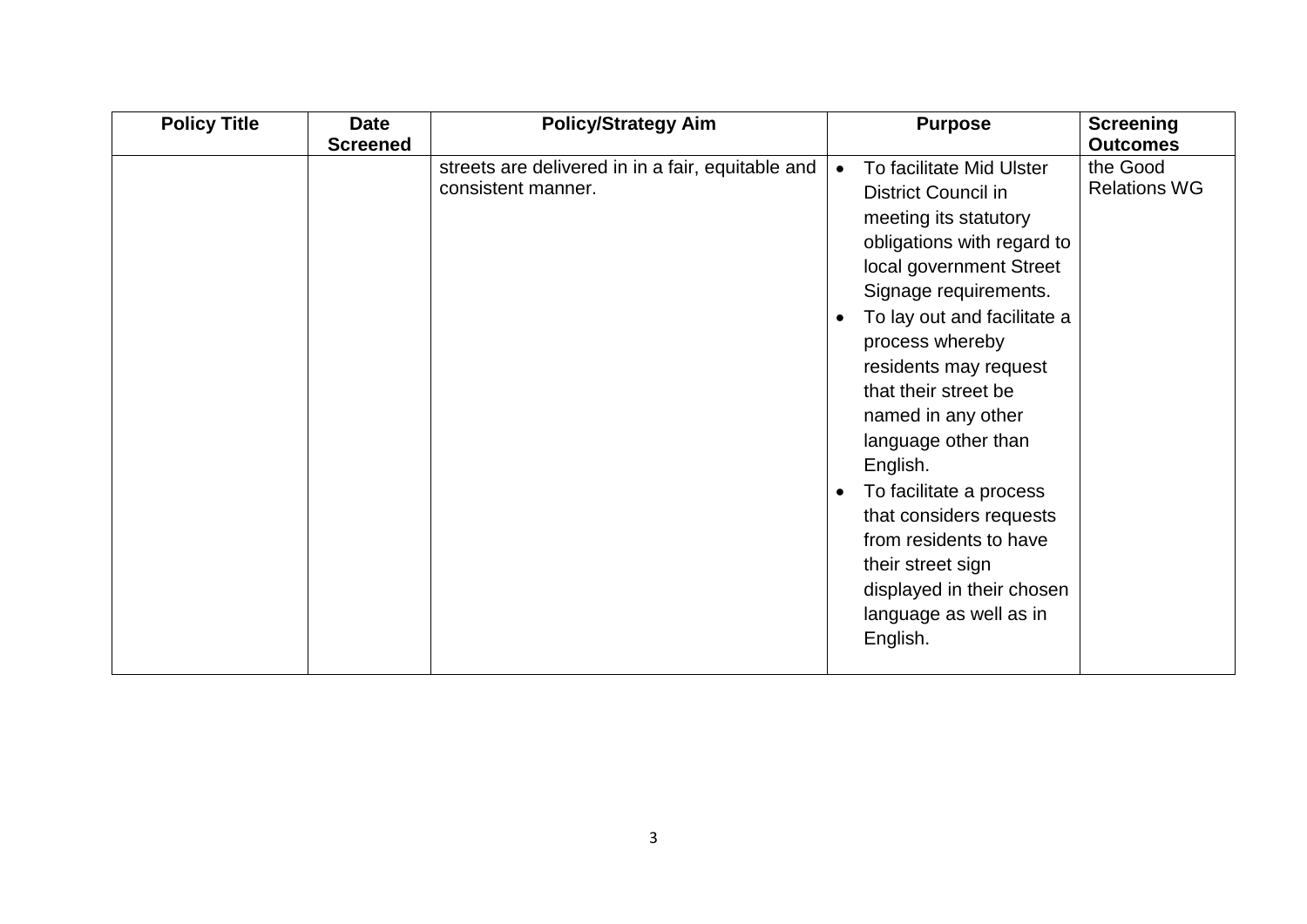### **Mid Ulster District Council**

# **Equality Screened Policies 1st May 2021 – 30th August 2021**

| <b>Policy Title</b>                                            | <b>Date</b>     | <b>Policy/Strategy Aim</b>                                                                                                                                                                                                                                                                                                                                                                            | <b>Purpose</b>                                                                                                                                                                                                                   | <b>Screening</b>                              |
|----------------------------------------------------------------|-----------------|-------------------------------------------------------------------------------------------------------------------------------------------------------------------------------------------------------------------------------------------------------------------------------------------------------------------------------------------------------------------------------------------------------|----------------------------------------------------------------------------------------------------------------------------------------------------------------------------------------------------------------------------------|-----------------------------------------------|
|                                                                | <b>Screened</b> |                                                                                                                                                                                                                                                                                                                                                                                                       |                                                                                                                                                                                                                                  | <b>Outcomes</b>                               |
| Coalisland<br><b>Revitalisation</b>                            | 4/8/21          | This project aims to develop and deliver a<br>number of key regeneration initiatives within<br>Coalisland town centre, which have been<br>identified through engagement and<br>consultation with a range of local<br>stakeholders.                                                                                                                                                                    | The purpose will be<br>developed under two broad<br>headings: Physical<br><b>Regeneration and Marketing</b><br>& Branding.                                                                                                       | <b>Screened Out-</b><br><b>Minor Positive</b> |
| <b>Pensions</b><br>Discretionary                               | 23/7/21         | The aim of formulating and reviewing its<br>policies under the LGPS Regulations referred<br>to above the Council has considered:<br>whether and to what extent the exercise of<br>its discretionary powers could lead to a<br>serious loss of confidence in the public<br>service, and<br>that the policy is workable, affordable and<br>reasonable having regard to the<br>foreseeable costs.        | Mid Ulster District Council is<br>required to (or where there<br>is no requirement, is<br>recommended to) formulate,<br>publish and keep under<br>review a Statement of Policy<br>on certain other discretions.                  | <b>Screened Out-</b><br><b>Minor Negative</b> |
| Re-organisation,<br>Redeployment &<br><b>Redundancy Policy</b> | 23/7/21         | The aim of this policy and accompanying<br>selection criteria is to 1) ensure consistency<br>and fairness in dealing with re-organisation,<br>re-deployment, premature retirement and<br>redundancy within the Council whilst<br>complying with relevant employment law & 2)<br>facilitate the Council's need for flexibility to<br>modernise, maintain and continuously<br>improve service delivery. | The purpose of this policy is<br>to have appropriate<br>procedures in place to<br>facilitate re-deployment,<br>premature retirement and<br>redundancy within the<br>Council whilst complying<br>with relevant employment<br>law. | <b>Screened Out-</b><br><b>Minor Negative</b> |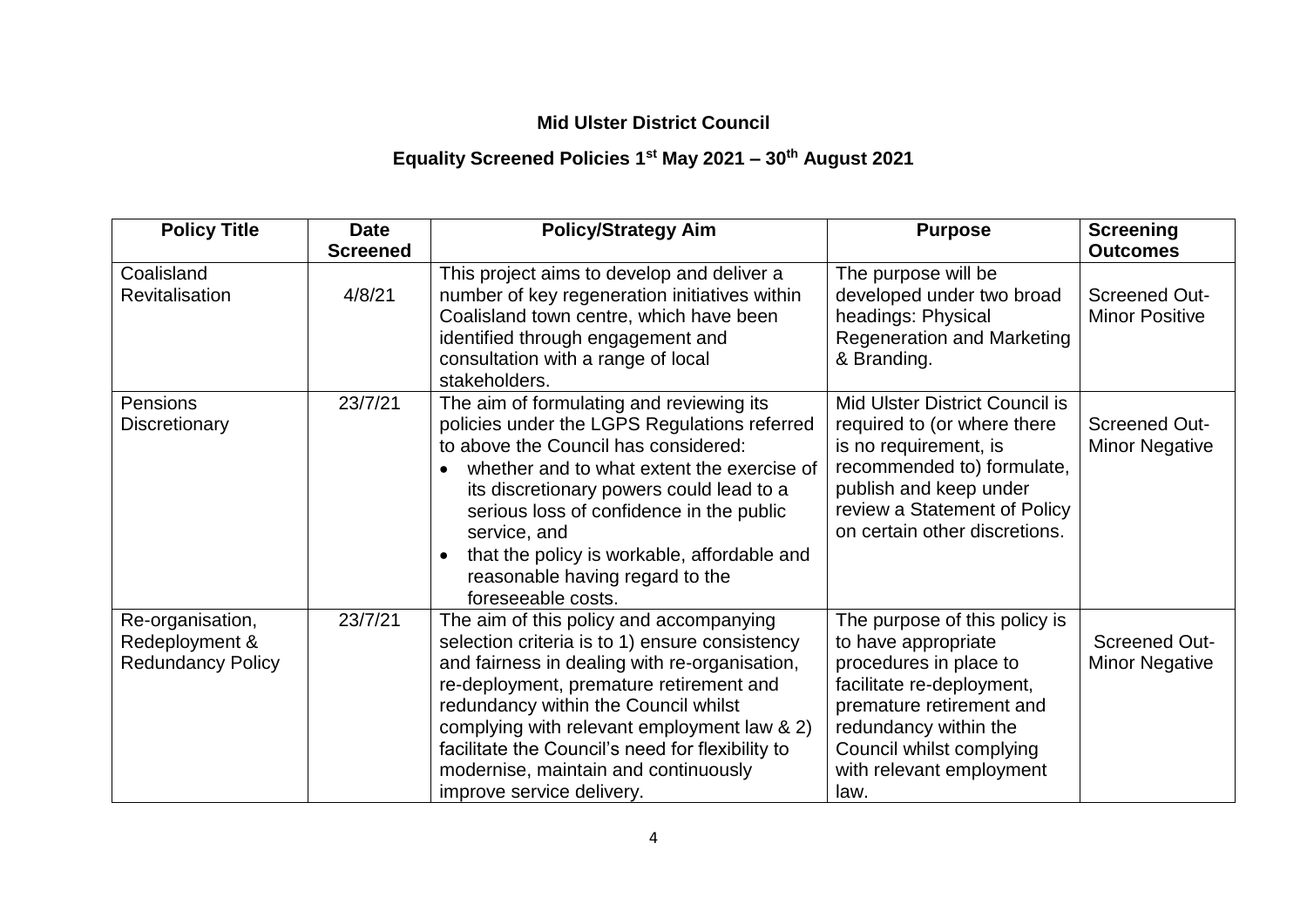| <b>Policy Title</b>                                             | <b>Date</b>     | <b>Policy/Strategy Aim</b>                                                                                                                                                                                                                                                                                                                                                                                                                                                                                                                                                                                                                                                                                             | <b>Purpose</b>                                                                                                                                                                                                                | <b>Screening</b>                              |
|-----------------------------------------------------------------|-----------------|------------------------------------------------------------------------------------------------------------------------------------------------------------------------------------------------------------------------------------------------------------------------------------------------------------------------------------------------------------------------------------------------------------------------------------------------------------------------------------------------------------------------------------------------------------------------------------------------------------------------------------------------------------------------------------------------------------------------|-------------------------------------------------------------------------------------------------------------------------------------------------------------------------------------------------------------------------------|-----------------------------------------------|
|                                                                 | <b>Screened</b> |                                                                                                                                                                                                                                                                                                                                                                                                                                                                                                                                                                                                                                                                                                                        |                                                                                                                                                                                                                               | <b>Outcomes</b>                               |
| <b>Tackling Rural</b><br><b>Poverty and Social</b><br>Isolation | 20/7/21         | The Tackling Rural Poverty and Social<br><b>Isolation (TRPSI) Rural Business</b><br>Development Grant Scheme aims to support<br>the sustainability, survival and development<br>of micro rural businesses across Northern<br>Ireland by providing a small capital grant for<br>the business.                                                                                                                                                                                                                                                                                                                                                                                                                           | This purpose of this scheme<br>is to drive growth and<br>stimulate new job creation<br>within micro businesses.                                                                                                               | <b>Screened Out-</b><br><b>Minor Positive</b> |
| Safeguarding<br><b>Children and Young</b><br>People             |                 | This policy has the following aims:<br>Embed a culture, which recognises a child/<br>young person's rights to be valued, to be<br>safe, to be heard and to be respected.<br><b>Ensure that Child Safeguarding</b><br>responsibilities are fully understood by staff,<br>elected members, contractors, coaches,<br>facilitators, clubs, community groups and<br>members of the public accessing Council<br>facilities or delivering services on behalf of<br>the Council.<br>Promote zero tolerance of harm to all children<br>from all forms of abuse, exploitation or<br>neglect.<br>Communicate clearly defined procedures for<br>reporting, referring and dealing with incidents<br>relating to child safeguarding. | The purpose of this policy is<br>to deliver on Council's<br>responsibility for the safety<br>of children and young<br>people utilising various<br>council services in<br>accordance with various<br>legislative requirements. | <b>Screened Out-</b><br><b>Minor Positive</b> |
|                                                                 |                 | Ensure that all staff and others adhere to<br>Code of Behaviour - Child Safeguarding.                                                                                                                                                                                                                                                                                                                                                                                                                                                                                                                                                                                                                                  |                                                                                                                                                                                                                               |                                               |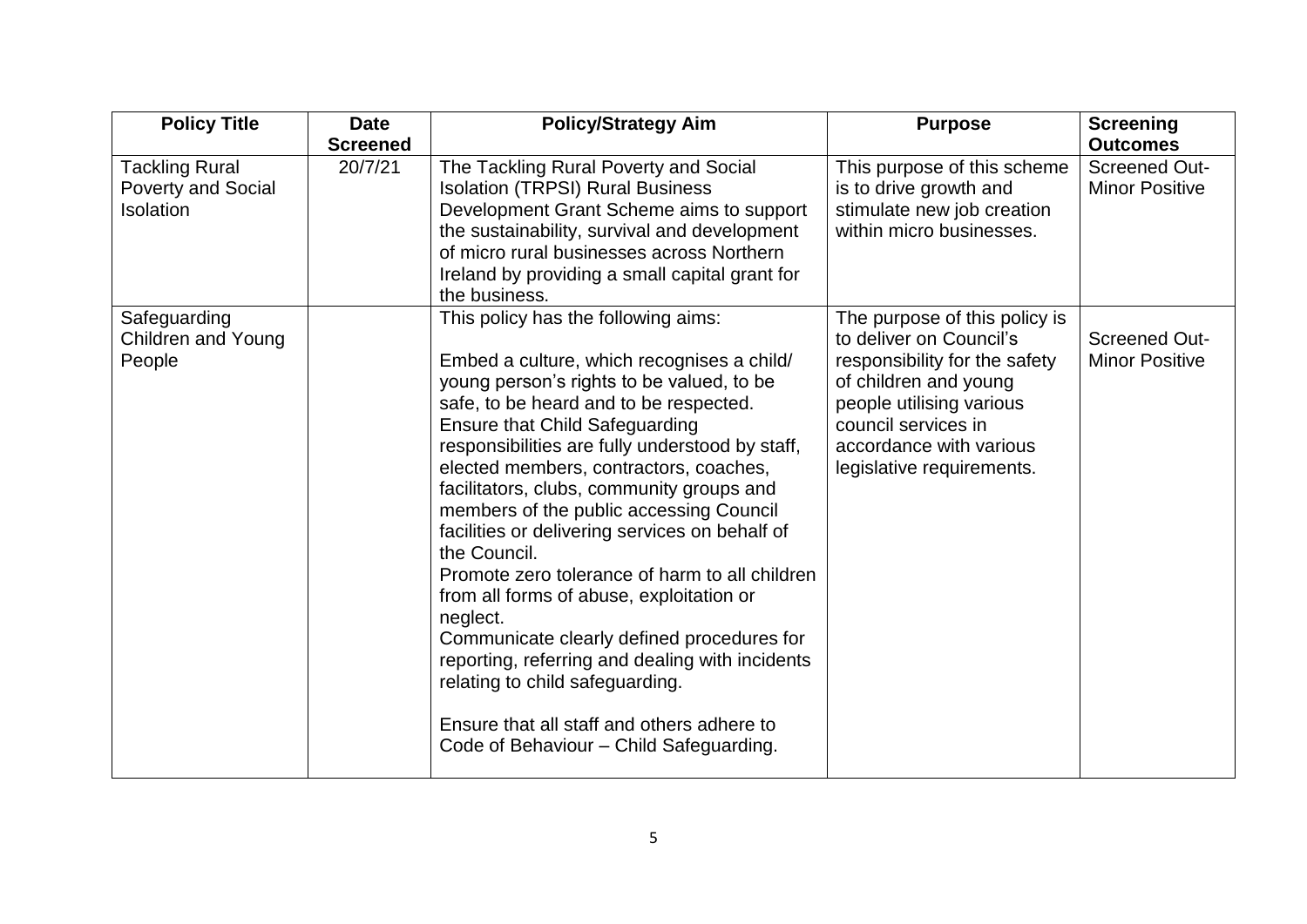| <b>Policy Title</b> | <b>Date</b>     | <b>Policy/Strategy Aim</b>                                                                                    | <b>Purpose</b> | Screening       |
|---------------------|-----------------|---------------------------------------------------------------------------------------------------------------|----------------|-----------------|
|                     | <b>Screened</b> |                                                                                                               |                | <b>Outcomes</b> |
|                     |                 | Ensure effective selection, supervision and<br>training of staff in respect of child<br>safeguarding matters. |                |                 |